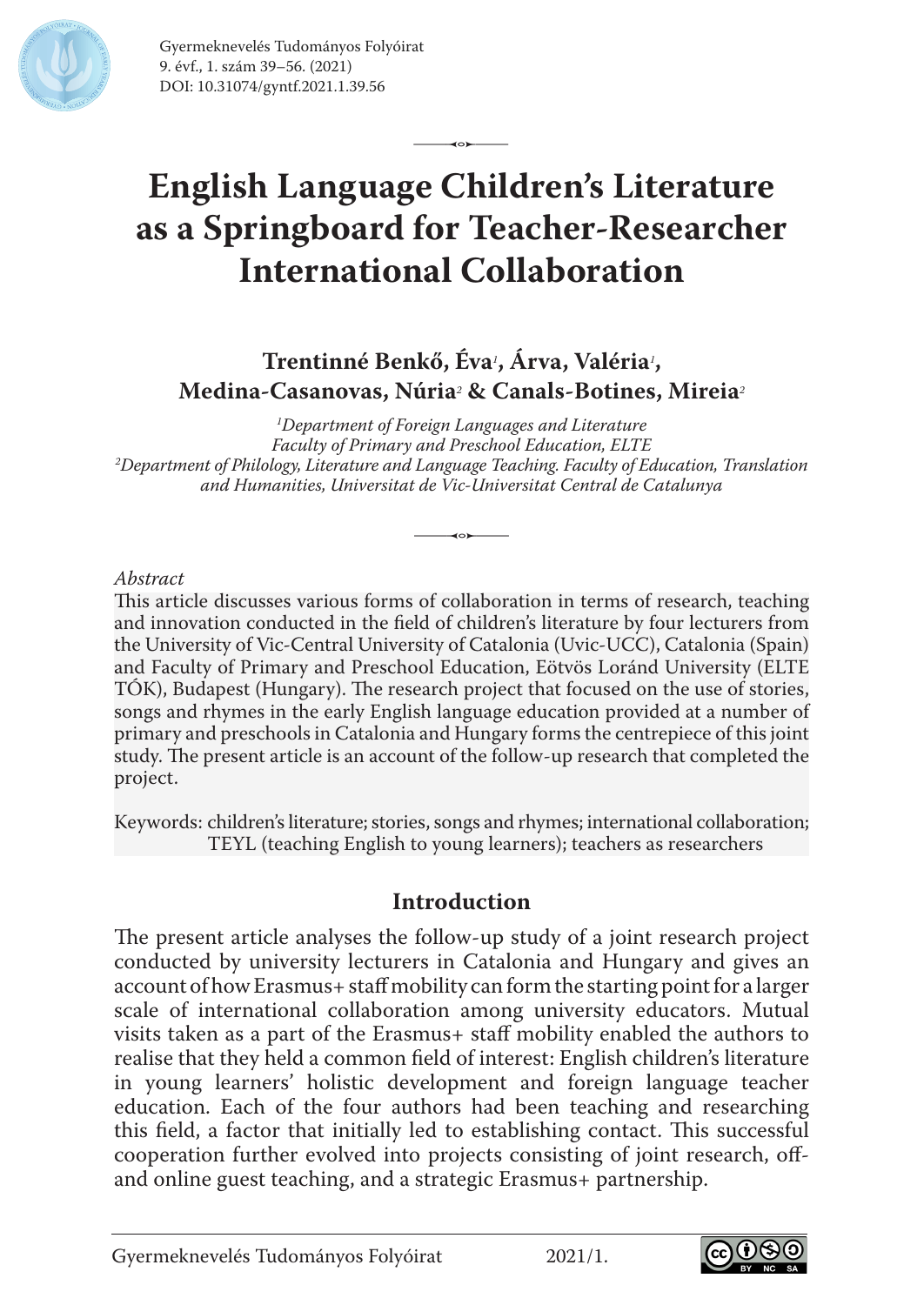As part of their primary and preschool teacher training, both the University of Vic and ELTE TÓK offer specialisations in English language teaching. The University of Vic operates a BA programme in Early Childhood Education with an English specialisation. ELTE TÓK runs a specialisation in Hungarian-English bilingual preschool education (BA level, three years) and teaching English as a foreign language in primary education (BA level, four years). Other than these programmes, ELTE TÓK primary teacher trainees can opt for an extra CLIL (Content and Language Integrated Learning) module that prepares them for teaching in bilingual schools. There is also a specialised, in-service training programme for practising primary teachers who want to qualify to become English language teachers in grades 1–6 (i.e. for pupils aged 6–12).

Our study refers to the authors as university lecturers or researchers and to primary school teachers and kindergarten educators as teachers. The terms kindergarten and preschool are both used to refer to educational institutions for children aged 3–5/6. University students will be called students, teacher trainees or student teachers.

# **The history of international cooperation between Vic and Budapest**

This section contains a summary and a timeline of the cooperation among the four lecturers and their institutes starting in 2016. Teachers from the primary and preschool sectors joined the university research team in 2018. This fruitful collaboration paved the way for ELTE TÓK to participate in a European project led by the University of Vic, as a member of an international team from four countries in 2020.

After the Hungarian part of the team participated in an Erasmus+ mobility visit to Catalonia in 2016, a request for a joint research project was sent from Vic to Budapest in 2018. As was mentioned previously, the common field of interest was children's literature in TEYL (Teaching English to Young Learners). A year of data collection conducted at schools in Catalonia had preceded this joint research project. An Erasmus+ staff mobility visit enabled the Catalan researchers to launch the project in Budapest. Before the colleagues arrived from Vic, practising teachers of young learners were selected and contacted by the Hungarian researchers. During their stay, the Catalan researchers became acquainted with the Hungarian education system, the role of foreign language teaching and learning in it, and the relevant teacher training specialisations at ELTE TÓK. They also paid visits to the chosen schools and preschools to observe TEYL in practice, conduct interviews with the participant teachers, and hand over the data collection sheets they had developed. The researchers asked the teachers to note and reflect upon their use of songs and rhymes in their teaching. Having finished the school visits, one of the Catalan colleagues stayed in Hungary for the term to monitor the research and teach a Children's Literature course at ELTE TÓK as a guest lecturer.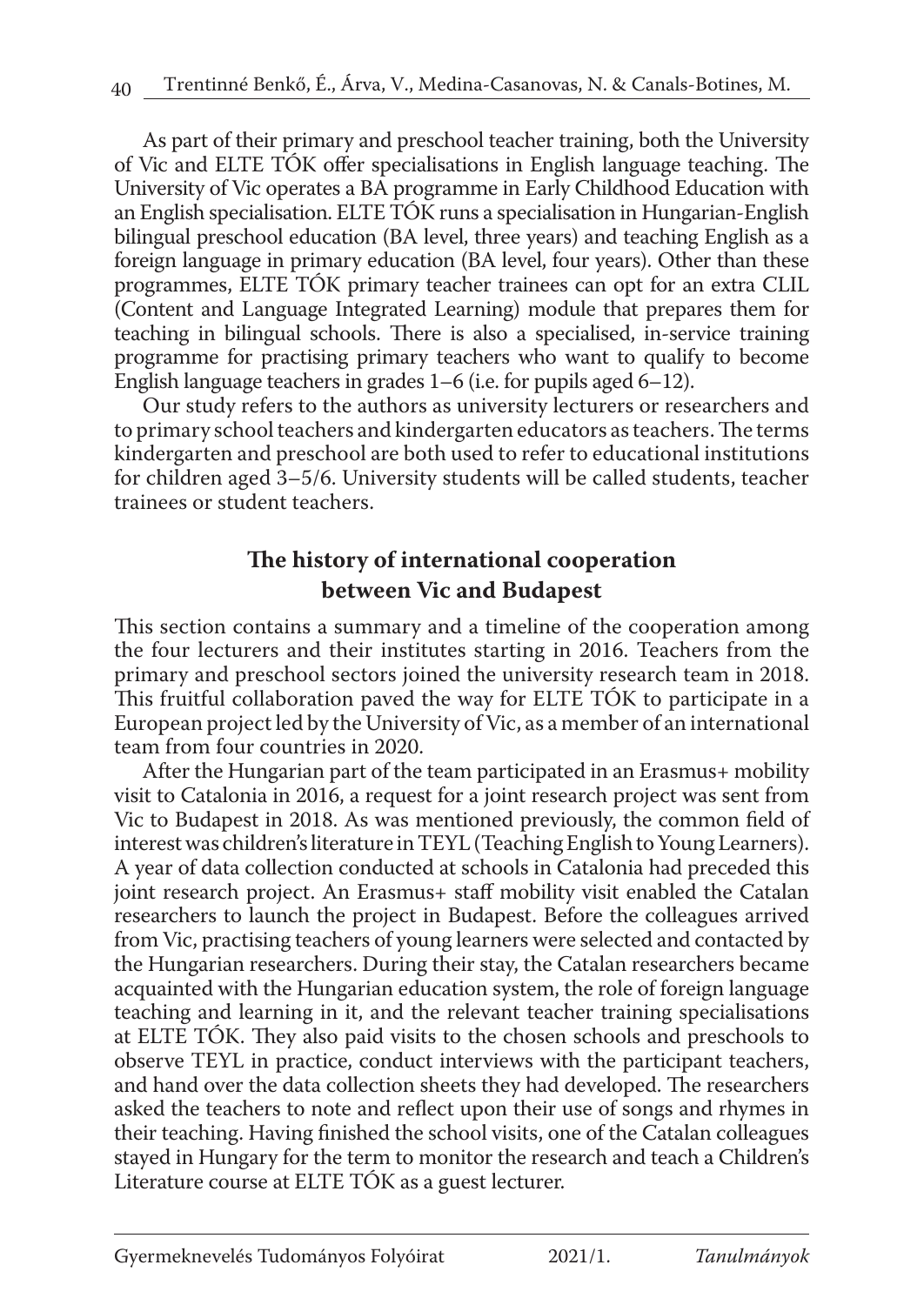The next phase consisted of the authors' participation in the international conference, *Storytelling Revisited: Gender, Language, Music Cinema* (2018), held in Vic. Each project participant gave a keynote speech at the conference. The Catalan researchers' lecture reflected upon their children's literature project findings in Vic schools (Canals-Botinas & Medina-Casanovas, 2019), while the Hungarian guest speakers elaborated upon the theme of stories and storytelling from perspectives relevant to their research interests (Árva, 2019; Trentinné Benkő, 2019).

During the academic year of 2018/19, the teachers collected data in the Hungarian schools that the researchers at ELTE TÓK processed. The colleagues in Vic analysed the data, then compared them to the results gathered in Catalonia. They presented the final results at the second *Storytelling Revisited* conference in Vic in 2019 (Canals-Botinas & Medina-Casanovas, 2020). Meanwhile, the Catalan researchers from the University of Vic initiated an Erasmus+ K2 project and invited their Hungarian partners to participate. Although the project called 'WIN' (Writing for Inclusion) did not win in 2019, the second submission succeeded in 2020. Before this, each participating university partner carried out a survey connected to the topic of the planned project that targeted university lecturers, teachers, and student teachers in their home countries. WIN is a project that combines the fields of children's literature and the pedagogy of inclusion. The University of Vic is the host of the project, joined by the University of Florence (Italy), ELTE TÓK (Hungary) and the University of Poltava (Ukraine). The project involves exploring and developing a digital storytelling application that can be utilised in schools to promote the concepts of inclusion and cultural integration.

The participating colleagues consist of two university lecturers from each partner university and a primary school teacher from each country. ELTE TÓK is responsible for developing the relevant methodology and organising the training programme for teachers who would like to use the application. Led by the University of Vic, the project has made progress despite the challenges posed by the current pandemic situation worldwide since tasks have been managed online.

After having established a deep and meaningful professional relationship and becoming familiar with each other's teacher training programmes, the authors developed the option of conducting another, albeit informal, form of cooperation that would create space and opportunities for each other as guest lecturers in their respective online Children's Literature courses. This project serves several institutional and individual purposes, each of which is equally important. First and foremost, both partner institutions can enhance their on-campus internationalisation at a time when physical travel is not possible. Online co-teaching is also invaluable from the individuals' point of view. Inviting guest lecturers and bringing in an international professional perspective can be an invigorating experience for students and lecturers alike. Figure 1 summarises the stages in professional cooperation that the University of Vic and ELTE TÓK have nurtured.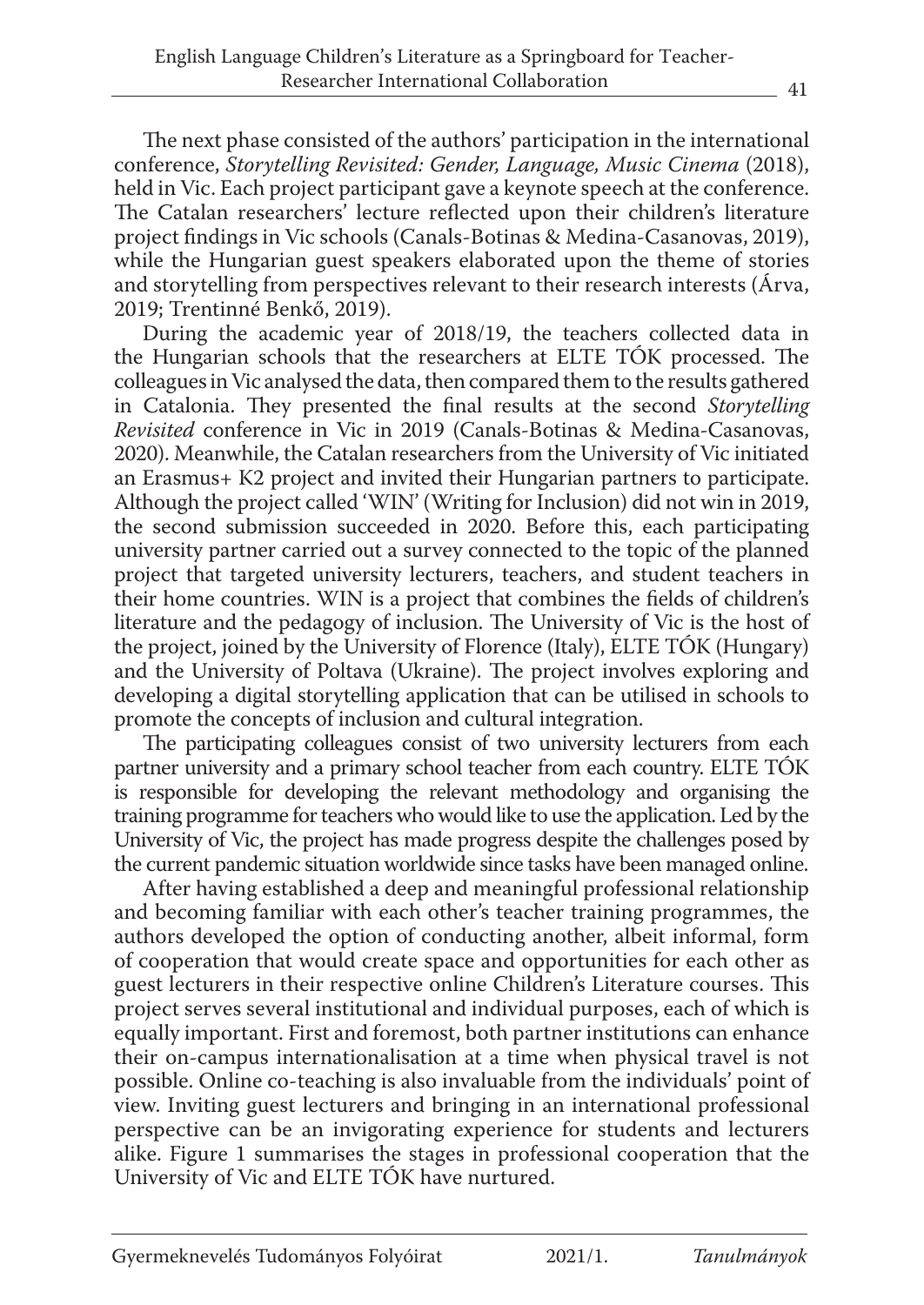

Figure 1 *Timeline for the growth of professional cooperation*

# **Theoretical background and the joint research project**

This article aims to supplement the original research project "Songs and narrative structures in storybooks for young learners". Canals-Botines and Medina-Casanovas (2019, 2020) launched this research to investigate the narrative structures of the stories and songs used in preschool and primary English language teaching. They were interested in researching songs because singing has a motivating and joyful effect on children. According to Coyle & Gómez Gracia (2014) and Fonseca-Mora (2000), songs are unambiguously beneficial in the process of language acquisition and language learning.

The Catalan researchers regarded stories as another essential form of language learning for young learners. Stories can play a central role in young children's language acquisition process in both their native and foreign language development. Bland (2016) distinguishes between oral storytelling and picture books while emphasising the latter's role in the case of children who cannot yet read. As Mourao (2016) argues, picture books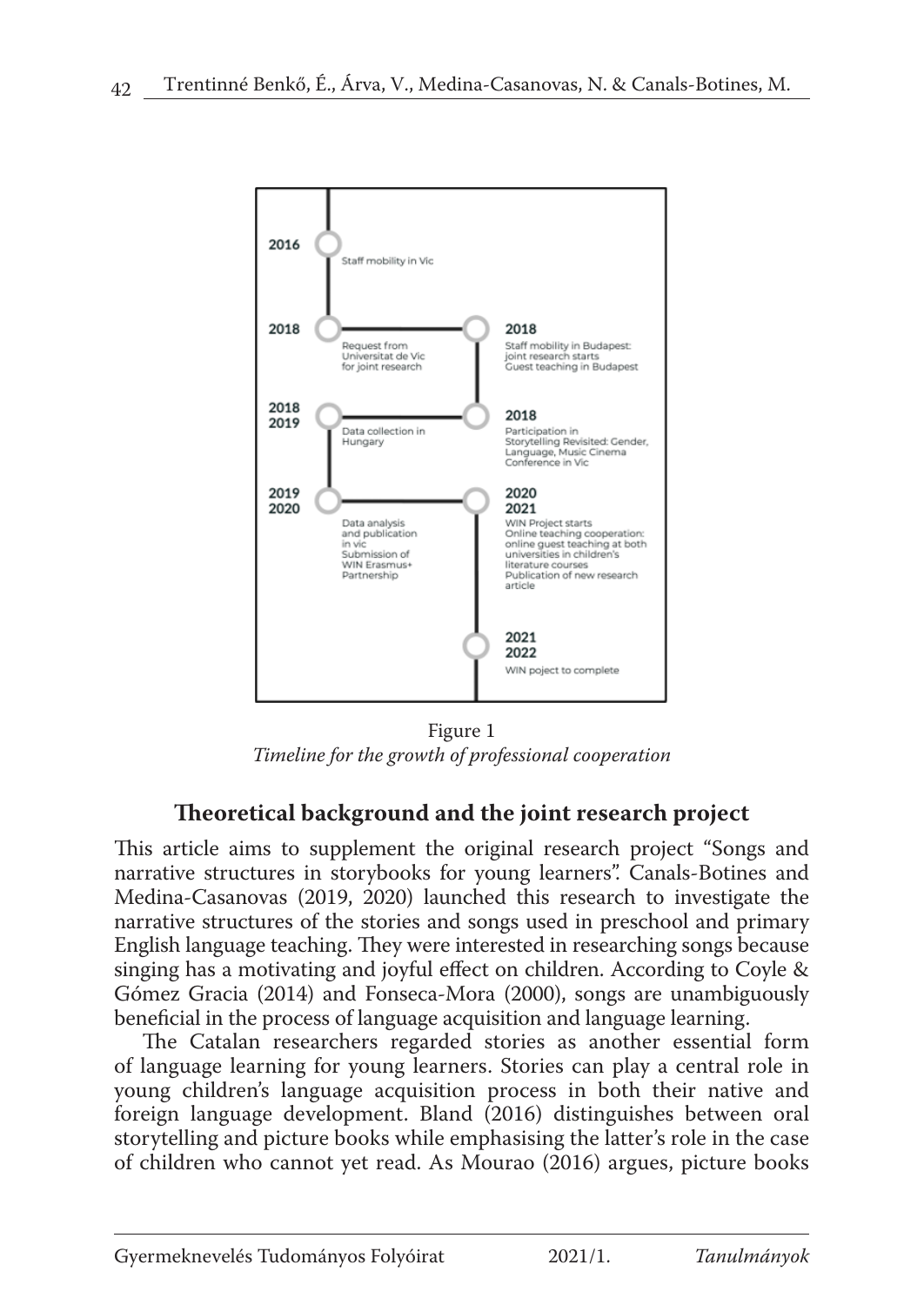are instrumental in the gradual development of children's reading skills both in native and foreign language development. Reading picture books can be regarded as the young learners' equivalent of watching films, since they are both 'visual reception activities' (Council of Europe, 2020). Picture books allow children to read the text and use the pictures as support for meaning making.

The presence of English Children's Literature Studies in teacher training programmes is in accord with the current recognition of literature's place in children's language learning process (Bland, 2019; Ellis & Brewster, 2012). Children's literature represents authentic and meaningful language input, ensures exposure to motivating language, engages children's interest, and promotes learning complex, often repetitive, multi-item chunks instead of single words in isolation (Bland, 2019; Kersten, 2016). Children's literature is also a means for transmitting information regarding children's culture in English-speaking countries. Finally, children's literature can provide emotional support to young and very young learners of English.

Table 1 summarises the topics that English children's literature courses include at ELTE TÓK (ELTE TÓK, 2020). The Department of Foreign Languages and Literature offers two terms of children's literature studies to preschool trainees and three to future primary teachers. The third course focuses on youth or juvenile literature, which is not essential for working with preschoolers. The children's literature classes complement the methodology courses in the syllabus. The students familiarise themselves with the literary texts, theorise about their application to language teaching and apply their knowledge of methodology while experimenting with using these texts.

| Course                                | <b>Topic</b>                                                                               | Age group      | <b>Preschool</b><br>programme | Primary pro-<br>gramme |
|---------------------------------------|--------------------------------------------------------------------------------------------|----------------|-------------------------------|------------------------|
| English<br>Children's<br>Literature 1 | Short genres<br>(nursery rhymes,<br>children's poems,<br>songs, games, ridd-<br>les, etc.) | $3-6,$<br>6-12 |                               |                        |
| English<br>Children's<br>Literature 2 | Stories (fairy tales,<br>picture books)                                                    | $3-6,$<br>6-12 |                               |                        |
| English<br>Children's<br>Literature 3 | Juvenile literature                                                                        | $10 - 12$      | ×                             |                        |

Table 1 *English Children's Literature Courses at ELTE TÓK*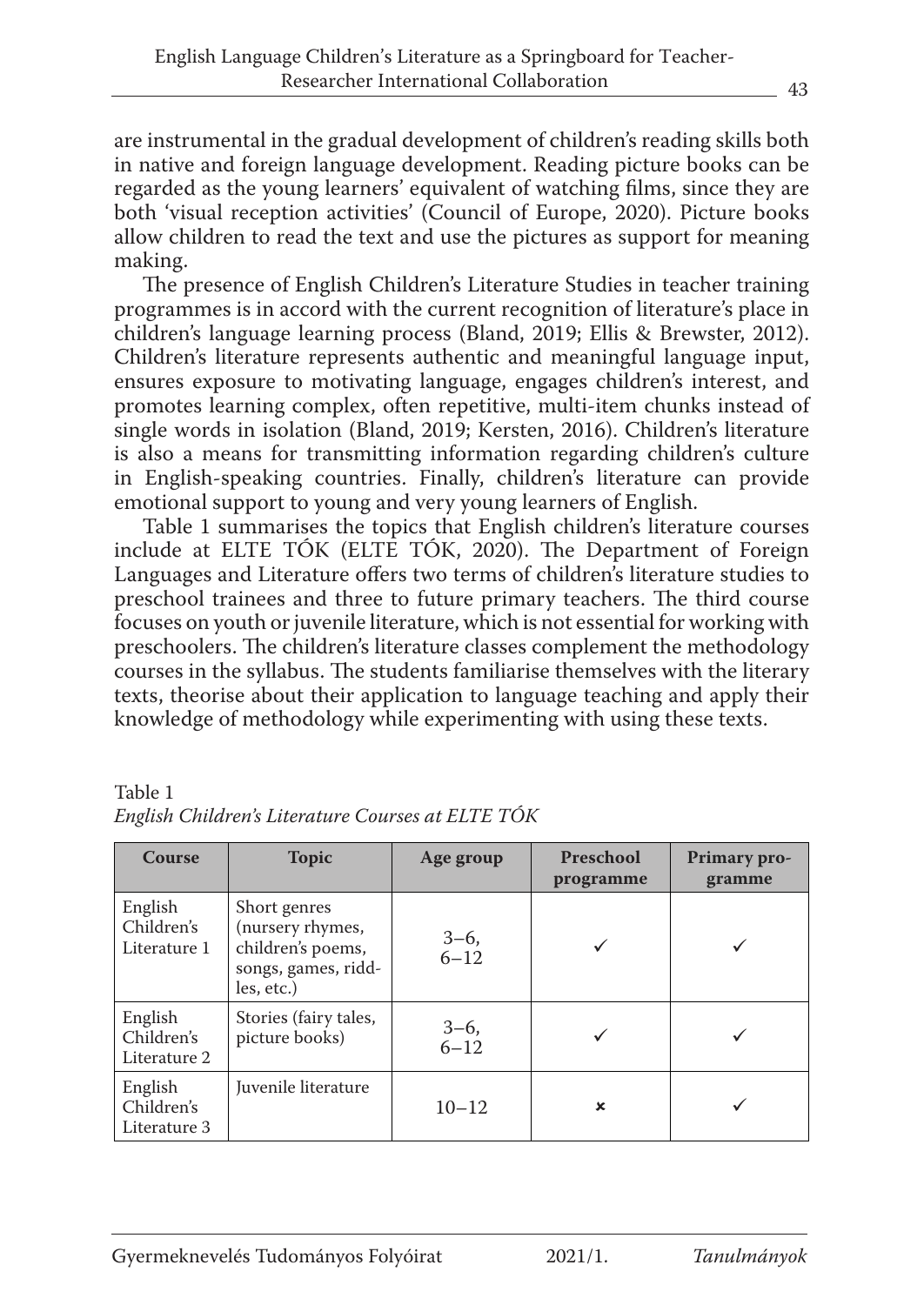The expected learning outcomes for these courses include the following: the ability to appreciate the role of children's literature in young learners' holistic development, awareness of the main genres, knowledge of a certain number of traditional, classic and contemporary pieces of children's literature, and the ability to utilise these works in practice. In other words, trainees learn about children's literature and acquire a familiarity with numerous literary pieces. Beyond this knowledge, they also master the professional skills, attitudes, and autonomy needed to integrate this experience into their practice by applying age-appropriate teaching methodologies. The lecturers aim to achieve this learning outcome through experiential learning activities held at the seminars and involving creative projects, read-aloud, and microteaching sessions (Trentinné Benkő, 2016).

The Early Childhood Education BA programme in Vic also places a strong emphasis on children's literature. The programme has an English specialisation that contains an English Children's Literature course. In addition to this subject, the methodology course syllabi also contain many children's literature-related topics.

## **Research framework and procedure**

This research project took place between 2018 and 2020 and involved data collection through interviews and filling in forms (see data collection chart in Appendix A). The researchers asked participating preschool and primary school teachers to keep a log of the songs and stories they used throughout an entire school year. Teachers had to submit the data collected three times a year: at Christmas, Easter, and at the end of the school year.

Canals-Botines & Medina-Casanovas' (2019) research sought to answer the following questions:

- 1. What narrative structures are used for preschool and primary education in EFL teaching?
- 2. What is the relevance of pupils' gender construction roles in the narrative structures used in EFL teaching?
- 3. How can we classify the songs used in EFL teaching for preschool and primary education?
- 4. How do songs and stories help in the competency-based curriculum? (pp. 30–31)

Data collection was first carried out in Catalonia followed by another one conducted a year later in Budapest. The process took two school years. The research results from Catalan schools were published first (Canals-Botines & Medina-Casanovas, 2019), followed by an analysis of Hungary's data and its publication (Canals-Botines & Medina-Casanovas, 2020). The classification system used to categorise the songs and stories was based upon the Catalan data analysis. The classification categories reflect the Children's Literature course topics at the University of Vic. The types of songs, the narrative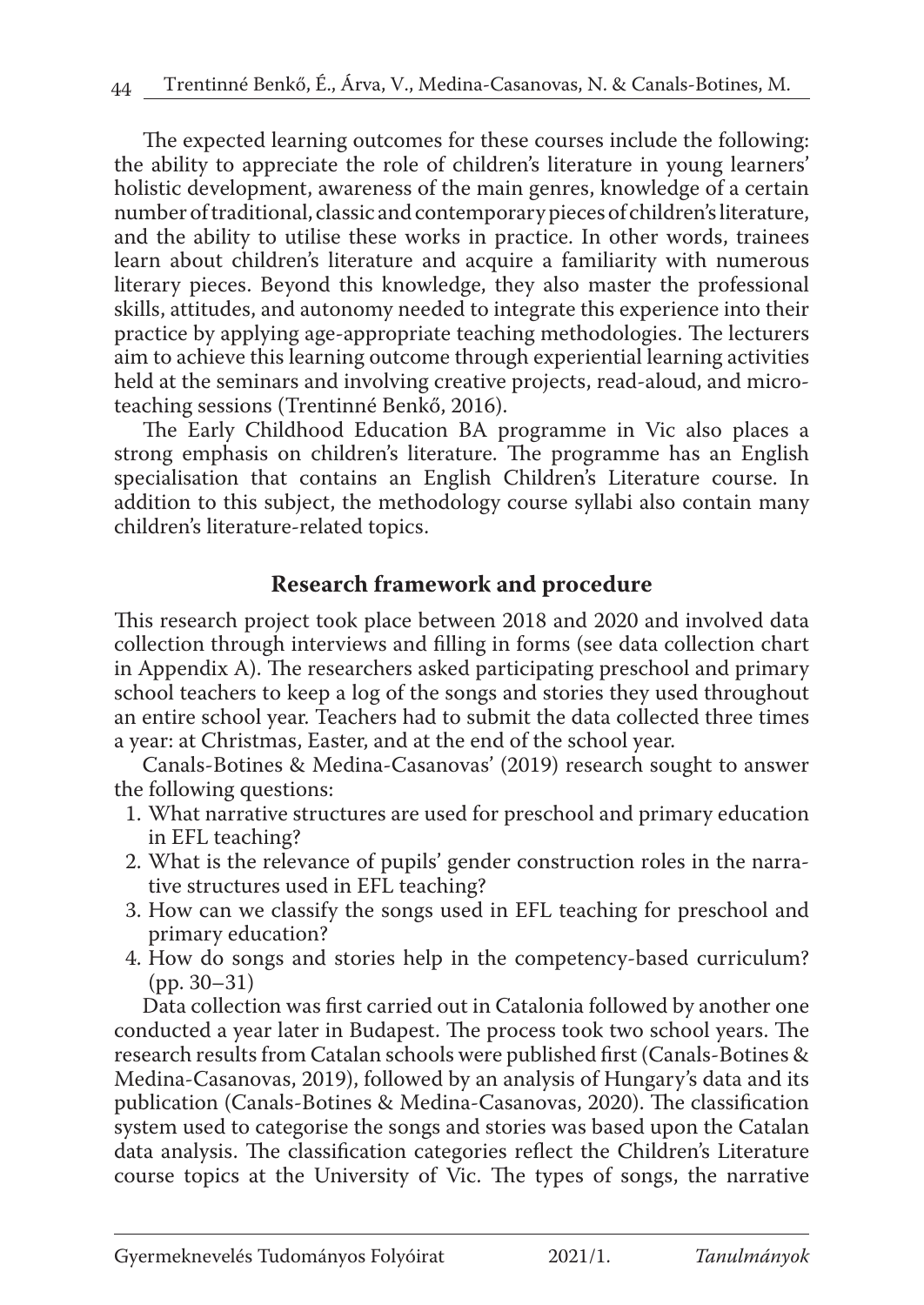structures of the stories, and finally, the distribution of them between school types, grades and terms were carefully examined and analysed. (Figure 2)



*Figure 2 Time frame of the research* 

In their first study, Canals-Botines & Medina-Casanovas (2019) identified and compiled a classification system for the songs and the stories collected (Table 2). Their analysis involved the systematic categorisation and the distribution of songs and stories between the schools, genres and types, and years and terms. They identified tailor-made stories as the most popular narrative structures (Canals-Botines, 2020).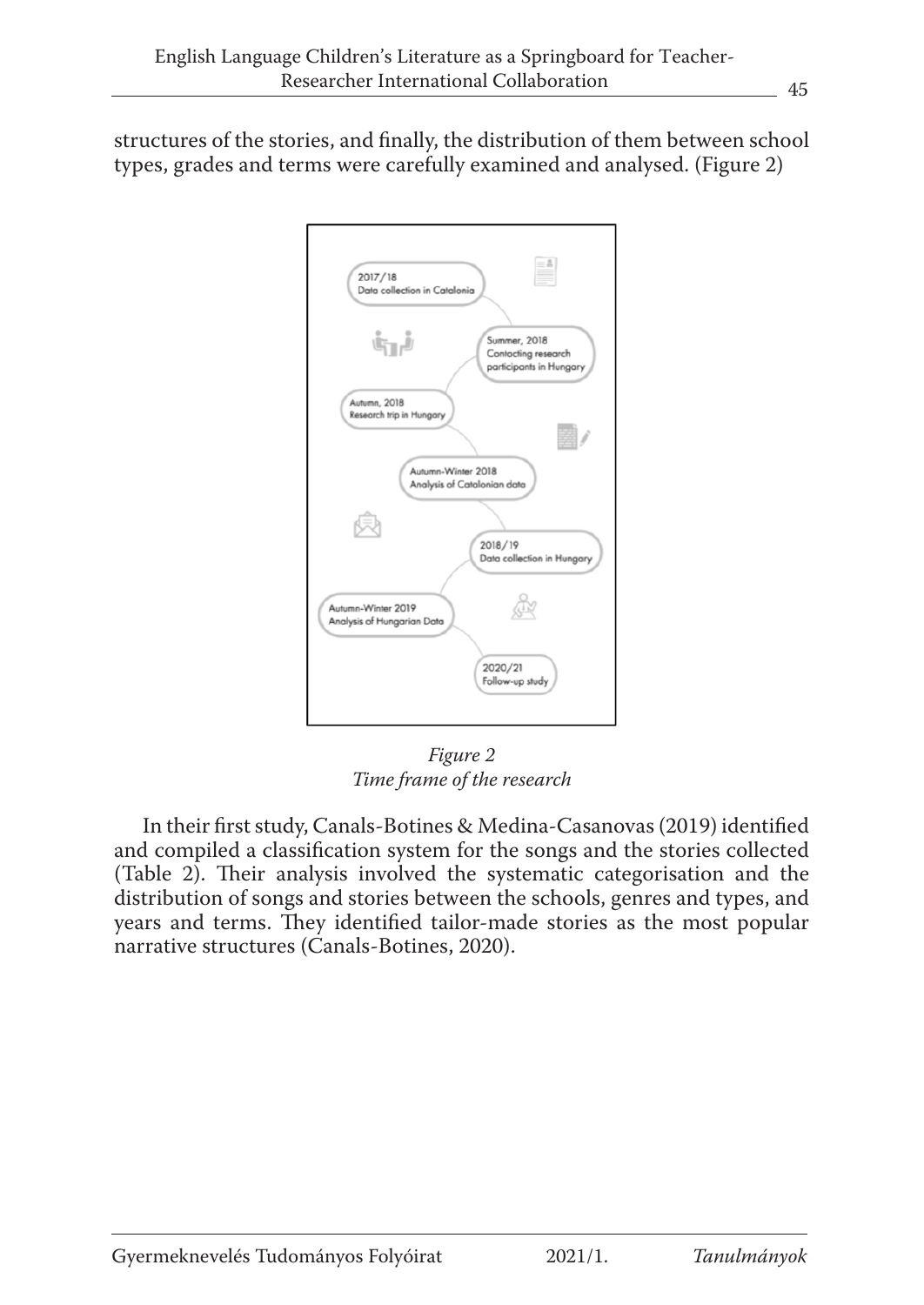#### Table 2

*Classification of songs and narrative structures (Canals-Botines & Medina-Casanovas, 2019, pp. 29-30)*

| <b>Types of songs</b>                                                                                                                                 | <b>Narrative structures</b>                                                                                                                                                                                |
|-------------------------------------------------------------------------------------------------------------------------------------------------------|------------------------------------------------------------------------------------------------------------------------------------------------------------------------------------------------------------|
| Mother Goose nursery rhymes<br>Children's songs<br>Tailor-made songs<br>Songs after popular melodies<br>Modern/Present day songs<br>Songs for stories | Basic causal structure<br>Dramatic positive response in a causal<br>structure<br>Dramatic negative response in a causal<br>structure<br>Descriptive structure<br>Serpent structure<br>Repetition structure |

In Hungary, three preschools (ages three to five or six) and three primary schools (ages six to twelve) participated in this research project. The three kindergartens all run a bilingual programme, are operated privately, and one follows the Montessori method. Both situated in Budapest, two of the primary schools are public institutions. The third school, however, is a private school located in a small town near Budapest. Although according to the Hungarian National Core Curriculum (2020), compulsory foreign language instruction only starts in the fourth grade, the participating primary schools introduce English beginning in the first year. This early start was a necessary element in the schools' selection due to the need to identify institutions offering foreign language education at a level similar to that found in the schools studied in Catalonia. Two of the Hungarian schools offer a CLIL programme, which means that English is the language of instruction in some subjects in addition to being taught as a foreign language from the first grade. At each institution, one teacher had been contacted and asked to keep a log of the stories and songs used during the 2018-19 school year.

The results of the data analysis presented at the *Storytelling Revisited 2019 Conference* and subsequently published (Canals-Botines & Medina-Casanovas, 2020) showed that, in general, many songs were in use at all participating Hungarian schools. However, singing peaked during Early Years and Grade 1. In reference to the application of stories, the data revealed that the three most frequently used narrative structures were Basic-Causal, Descriptive and Repetition structures (pp. 57–58).

## **Follow-up research: Stories**

In the discussion below, only the data gained from four Hungarian schools will be examined since our information regarding the remaining schools was insufficient. In one instance, the whole year's log-keeping may have proved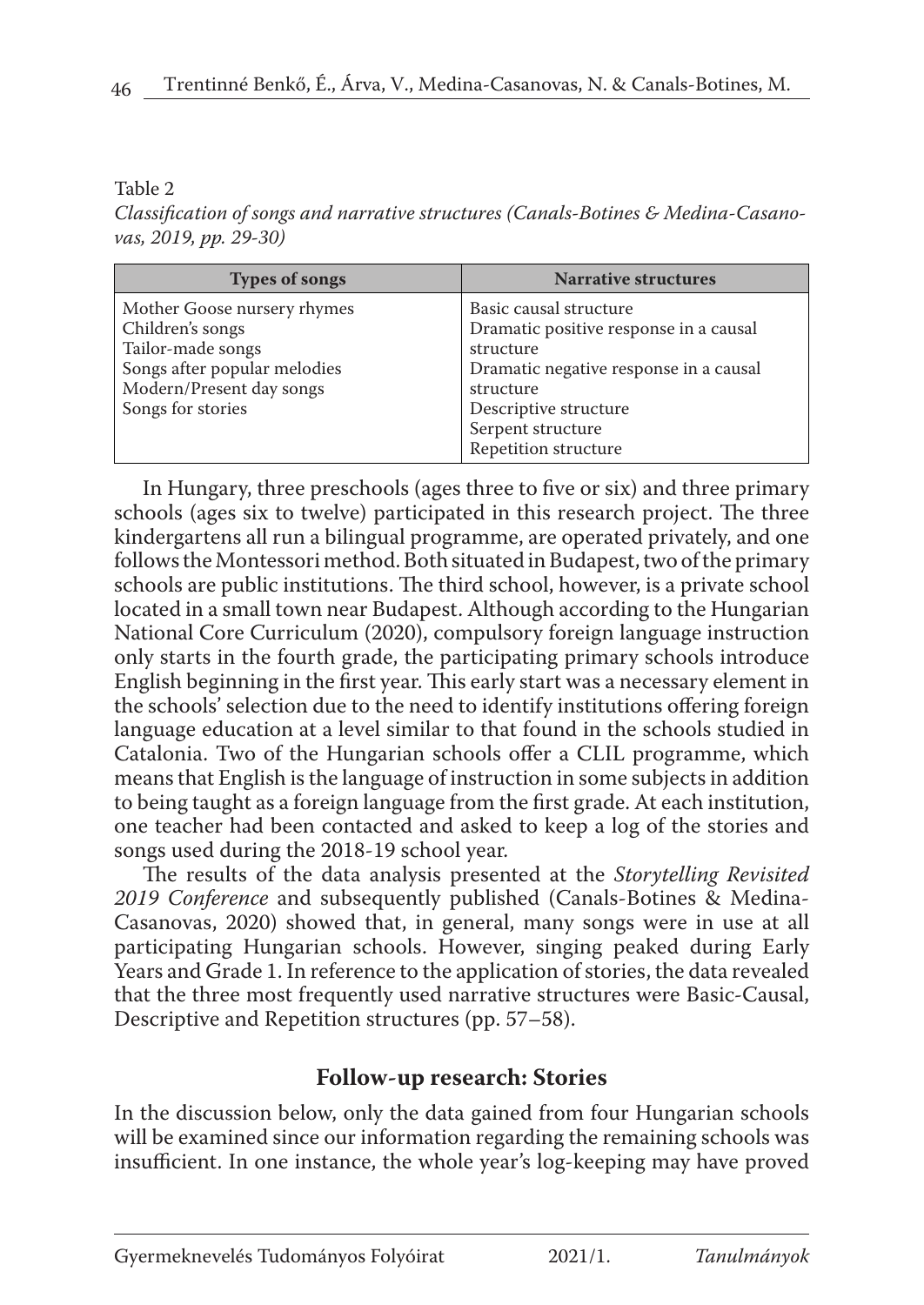exhausting as the participating teachers stopped sending data after the first term. Another participant almost exclusively used stories from her pupils' English coursebook; thus, the log did not provide sufficient data concerning her choice of stories as supplementary materials.

The data attained from the four teachers' composite list of picture books used in the four schools and preschools proved impressive. Out of the four schools, altogether 124 titles were collected and used. What makes this list interesting is that it contains a wide variety of stories used in language teaching and development. The sheer number seems to suggest the extent to which teachers of young learners rely upon stories in their teaching.

After a careful examination of the list, the following observations can be made. The total number of books is almost evenly distributed among the schools and kindergartens, implying that picture books can be equally used among both preschool and lower primary learners. The high number of books suggests that teachers rely upon picture books to a great extent and are comfortable using them for teaching purposes. It can be safely assumed that the teachers accumulated a great deal of pedagogical expertise and many teaching tools in order to transform picture books into effective language teaching materials.

The high number (119) of different stories used by the participating teachers was somewhat unexpected and can be attributed to several factors. Each teacher might have a selection of favourite stories that are preferred. It is also likely that teachers depend upon the widely different collections found in the school library, or even receive children's books from parents or friends. It should also be considered that the participating teachers are non-native teachers; English language children's literature is not something they grew up with as children. They are likely to have learned about the stories and picture books in their adult life, either as students or as practising English teachers. Therefore, the teachers' exposure to children's literature is less determined by traditional cultural choices than by other factors. Such determinants can be the books' appeal to them as adults, their university lecturers' preferences, their colleagues' taste, or mere coincidences, such as availability in local bookshops.

The availability of Hungarian translations may also influence teachers in their choice of books. They may be consciously choosing titles that are available in Hungarian because the children might have been previously exposed to them. An examination of the complete list revealed that twentyfive of the picture books are available in Hungarian. They include classic fairy tales, such as *Goldilocks*, *The Three Little Pigs* or *Snow White*, classic English children's books by Milne or Dr Seuss and several recent popular publications. *The Gruffalo* and *The Very Hungry Caterpillar*, two everpopular picture books, are also available in Hungarian. A growing body of books by Julia Donaldson and Axel Scheffler, whose stories seem to be gaining in popularity in Hungary, has also been translated into Hungarian.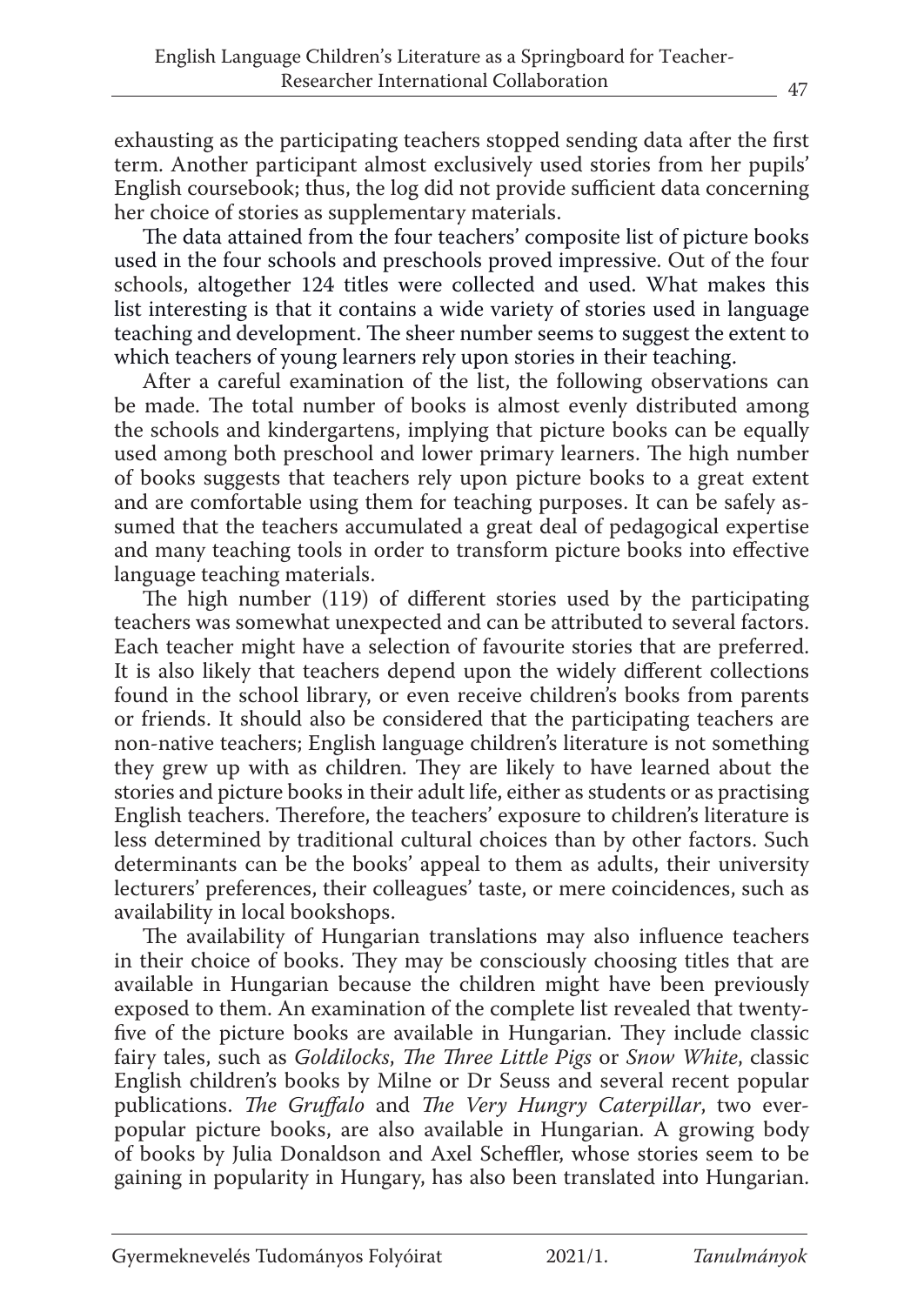The popularity of *Thomas the Tank Engine* may stem from the fact that, for the past two decades, young children have watched the animated film series in Hungary. When reading these books in the English classroom or preschool sessions, many children see stories and pictures that they already know from earlier home experience, a circumstance that may help them both emotionally and linguistically. As was mentioned previously, each teacher's list is almost entirely different from the others; few stories were used by more than one teacher.

Only six out of the 124 books were listed by more than one participant: *The Very Hungry Caterpillar* (by Eric Carle), *The Gruffalo* (by Julia Donaldson and Axel Scheffler), *We're Going on a Bear Hunt* (by Michael Rosen and Helen Oxenbury), *Goldilocks and the Three Bears, Winnie the Witch* and *Winnie and Wilbur Meet Santa* (by Valerie Thomas and Paul Corky). The first three titles can be found on several lists of 'most popular children's books' (Time, Time Out, New York Public Library) and can be regarded as classics among children's books. *Goldilocks* is a famous fairy tale in the English-speaking world. The two books featuring *Winnie the Witch* were published by Oxford University Press, a leading ELT (English Language Teaching) publishing house, and target the English teaching market. Their popularity is further enhanced by the numerous supplementary materials and frequent teacher training events organised by the publishing house. Although the Winnie stories are recommended for young language learners, they are not graded readers that feature simplified language. Quite the contrary, they contain authentic language and, due to their well-developed characters and lively storylines, can be enjoyed immensely by learners and teachers alike.

Mentioned six times on the list, the most frequently used book is Eric Carle's *The Very Hungry Caterpillar*. This result is hardly surprising, considering this story's overwhelming success among children in Englishspeaking countries and worldwide. Published more than fifty years ago in 1969, this work continues to appeal to generations of young children while additionally teaching them the life cycle of a butterfly, numbers, healthy eating and the days of the week. This book has been frequently featured on the 'best ever' children's books lists of magazines, such as Time Out (URL1), Time Magazine (URL2), or public libraries, such as the New York Public Library (URL3). *The Very Hungry Caterpillar* has been awarded numerous literary awards that are listed on the author's website (URL4).

To return to the results gathered by the University of Vic team, seven primary and preschool groups participated in the Catalan part of the research. According to the data provided, teachers used 59 stories and picture books throughout the school year. This number equals half of the stories utilised in the four Hungarian schools. Six of the stories are traditional fairy tales, such as *The Gingerbread Man* or *Three Billy Goat*s, while the rest are picture books. Based on the data, fairy tales seem to be relatively more popular in Catalan than in Hungarian classrooms. The last two works on the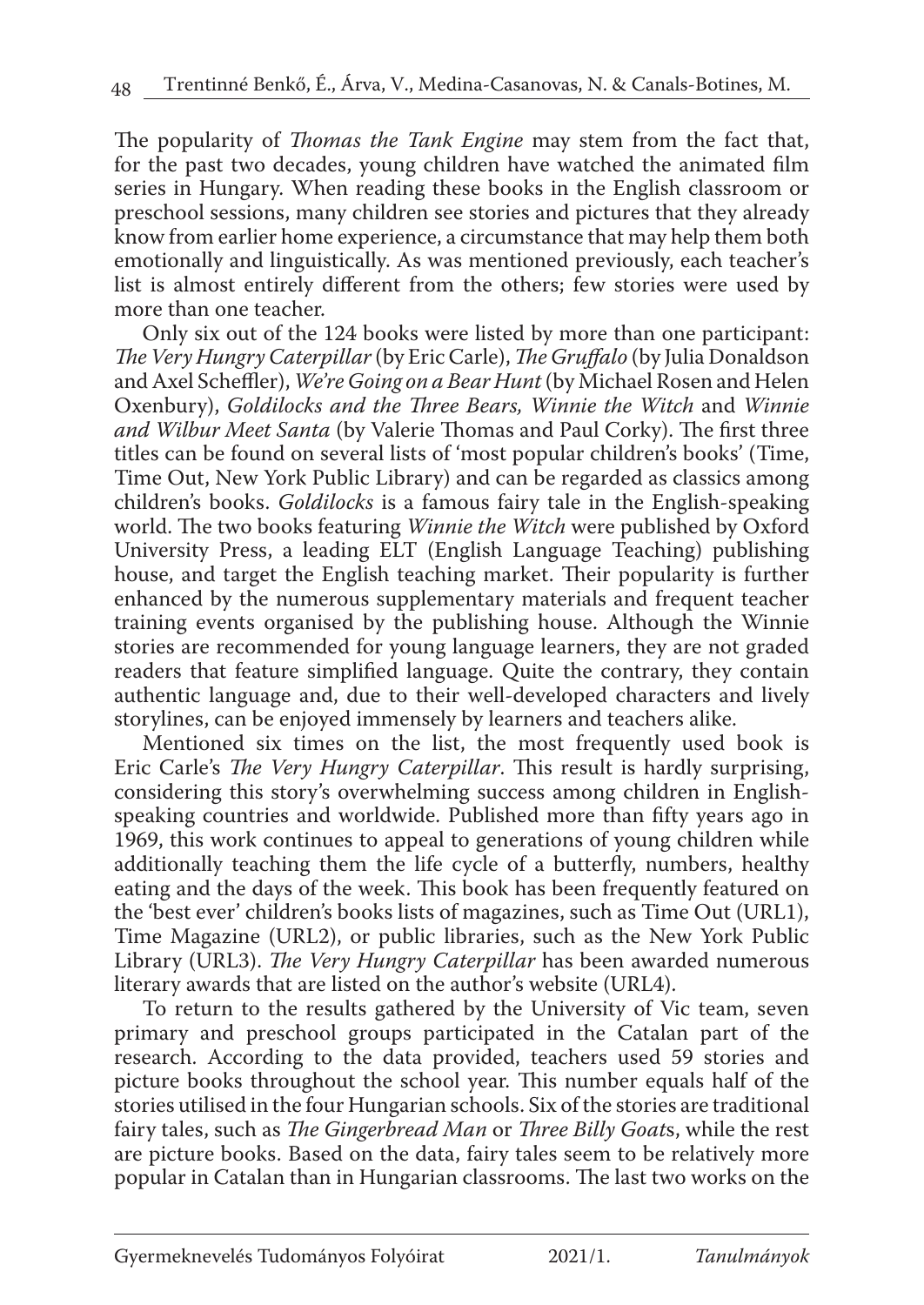most frequently used books list were *Brown Bear, Brown Be*ar and *The Very Hungry Caterpillar* by Eric Carle. Teachers both in Hungary and Catalonia find Carle's books very appealing.

## **Follow-up research: Songs and rhymes**

The songs and rhymes that the teachers used in one school year were also collected and listed by the researchers. The composite list of more than 200 songs and rhymes is indeed impressive: both the Catalan and Hungarian participant teachers appear to use a wide range of songs and rhymes in their language teaching.

First of all, some experiences from the data processing phase will be shared before continuing on to a brief analysis of the findings. In most cases, the children's literature elements were easy to identify based on their titles alone; however, there were some more challenging items. The following factors supported the researchers' task in this process. The list included many well-known and popular pieces that English teachers are usually familiar with because of their role in children's culture and language teaching. These are the following, to mention just a few: *Happy Birthday Song, ABC Song, Are You Sleeping?, Incy-Wincy Spider, Twinkle Twinkle Little Star* or *Row, Row, Row Your Boat*. The list includes traditional nursery rhymes such as *Baa, Baa Black Sheep* and *This Old Man,* or children's songs like *Hockey Pockey, If You're Happy and You Know It* or *The Wheels on the Bus.* Also, researchers were able to identify literary works when the *t*eachers provided certain additional information, such as a YouTube link or the author's name (*Anywhere* by Rita Ora*, Winnie's Song* URL5*, Penguin Song* URL6*, Owl Song*  URL7*, Clean up Song* URL8).

The challenging factors for identification included the following examples. Well-known songs may appear in different versions concerning the lyrics or the titles, so the researchers could only assume that they were the same pieces (*One, Two, Three, Four; Ten Little Fingers, Who Took the Candy, Five Little Monkeys*). At other times, it was either challenging or almost impossible to identify particular songs and rhymes since many of them have similar titles (*Hello, Hello; Farm Animals, The Weather Song, Days of the Week, Fruit Song)*. The tailor-made songs and chants found in various coursebooks also proved challenging to identify since these songs were specifically created to suit a teaching unit's particular topic (*Welcome to Park Street, What Colour Is Mum's Hat, The Frisbee Song)*. However, it was possible to identify some of them by checking the particular textbooks being used (e.g. *In, On, Under Song*). Primary and preschool teachers also regularly use materials learnt in their pre-service and in-service training courses and workshops. Furthermore, they tend to supplement their original repertoire with songs and rhymes gathered from the Internet, various resource books, or their local and visiting colleagues.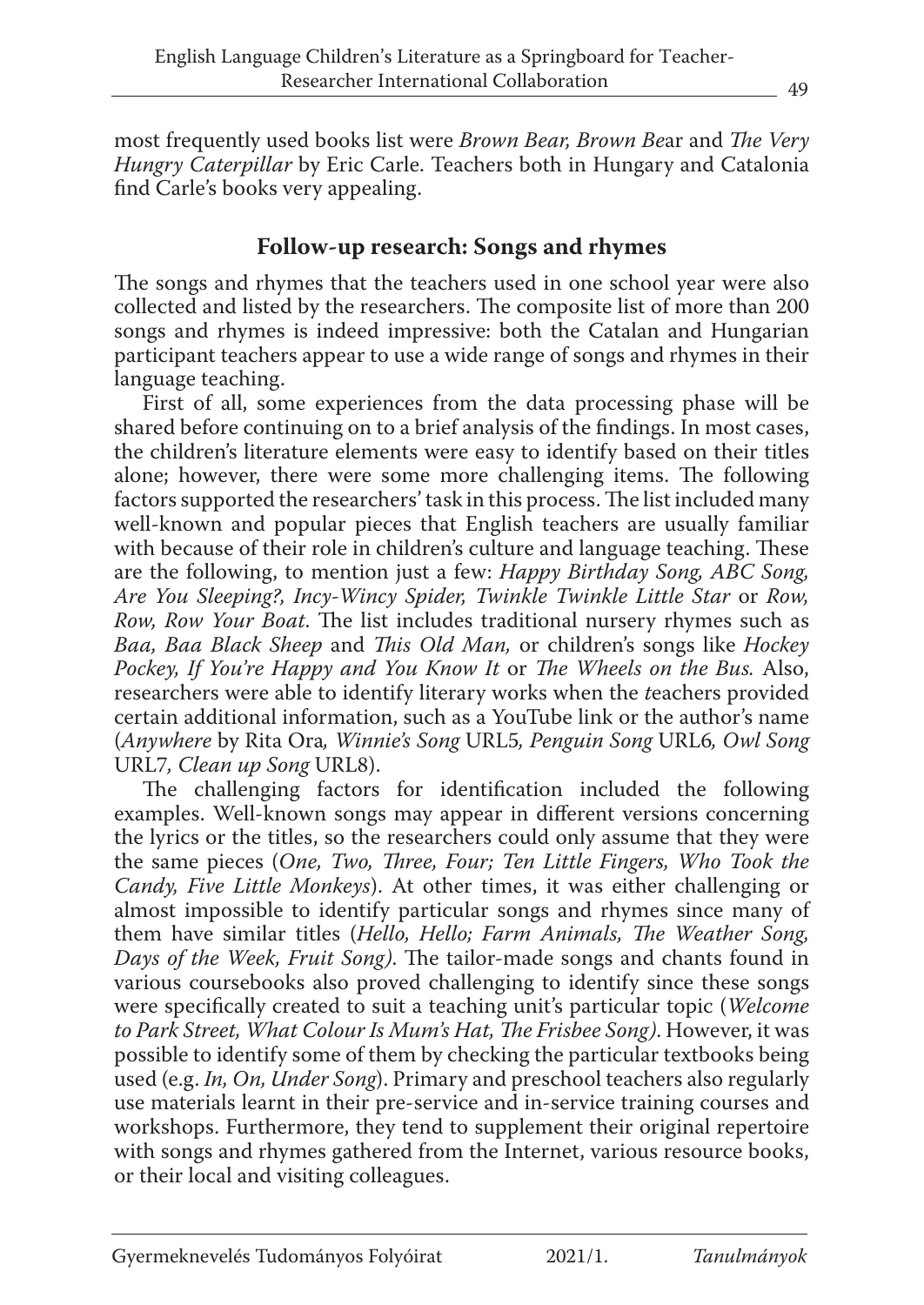What can be observed is the tendency for children's literature to be linked to all the themes that appear in the National Core Curriculum and primary or preschool local curriculum. The most common comprehensive topic for the youngest language learners in both primary and preschool contexts is greetings. Most EFL teachers of young learners know and tend to use children's literature for classroom management purposes. These songs and rhymes can help make better use of classroom time: transition times or classroom rituals, such as clean-up time, can be exploited for language development. Several songs and rhymes focus on body parts and provide opportunities for physical movement during the lesson. Animals are an eternal topic that appeals to children, and songs and rhymes about the family are also frequently used. Similarly, weather topics, such as pieces related to seasons and the theme of food and drinks, are also common among songs and rhymes. Since the study focuses on young learners aged three to ten, it is not surprising that the common themes include numbers and colours, too. Holidays and festivals have their special songs in each culture. Finally, songs and rhymes may supplement, or even tell stories themselves. The topics listed here may in some cases overlap; for example, *The Rainbow Song* suits the topics of both the weather and the colours (see Table 3).

| Table 3 |                                    |  |  |  |
|---------|------------------------------------|--|--|--|
|         | Songs and rhymes in the curriculum |  |  |  |

| Topics in the<br>curriculum    | Songs and rhymes (Examples)                                                                                                                                                                                                                                                                                     |
|--------------------------------|-----------------------------------------------------------------------------------------------------------------------------------------------------------------------------------------------------------------------------------------------------------------------------------------------------------------|
| Greetings                      | Hello, Girls and Boys, Hello Children, Hello Friends, Hi, How Are You,<br>Hello and How Are You, Hello and Goodbye, Way up in the Sky, Bye-<br>Bye Goodbye, Hello and Have a Nice Day                                                                                                                           |
| Classroom ma-<br>nagement      | Make a Circle Round, Round, Round; 1,2,3, Come to Me, Clean-up<br>Song, Hide and Seek, Today Is Monday, How Old Are You? Who Took<br>the Candy? Tommy Thumb Where Are You?                                                                                                                                      |
| Body parts                     | Head and Shoulders, One Little Finger, Tommy Thumb, Bend Your Kne-<br>es, Arms Up, Babyface, Clap Your Hands, Stamp Your Feet, Eyes and<br>Mouth and Nose, From Head to Toe, Skeleton Dance, Hockey-Pockey                                                                                                      |
| Animals                        | This Little Pig, Two Little Dicky Birds, A Grizzly Bear, An Elephant<br>Walks, Ants Go Marching, B-I-N-G-O, A Woman and a Dog, A Bee<br>in My House, Animals Everywhere, Bluebird, Different Pets, Farm<br>Animals, Ladybug, Ladybug, Naughty Horse, Old MacDonald Had a<br>Farm, Penguin Song, The Little Frog |
| Family                         | Mommy, Father's Song, Finger Family, Baby Shark, Father Finger, The<br>Farmer in the Dell                                                                                                                                                                                                                       |
| Seasons, weather<br>and nature | Leaves Are Falling, Rain, Rain, Go Away, Autumn Winds, Deep and<br>Wide, Four Seasons, Mr Sun, Snowflake, Weather Song, The Rainbow<br>Song, What a Wonderful World, Twinkle, Twinkle Little Star                                                                                                               |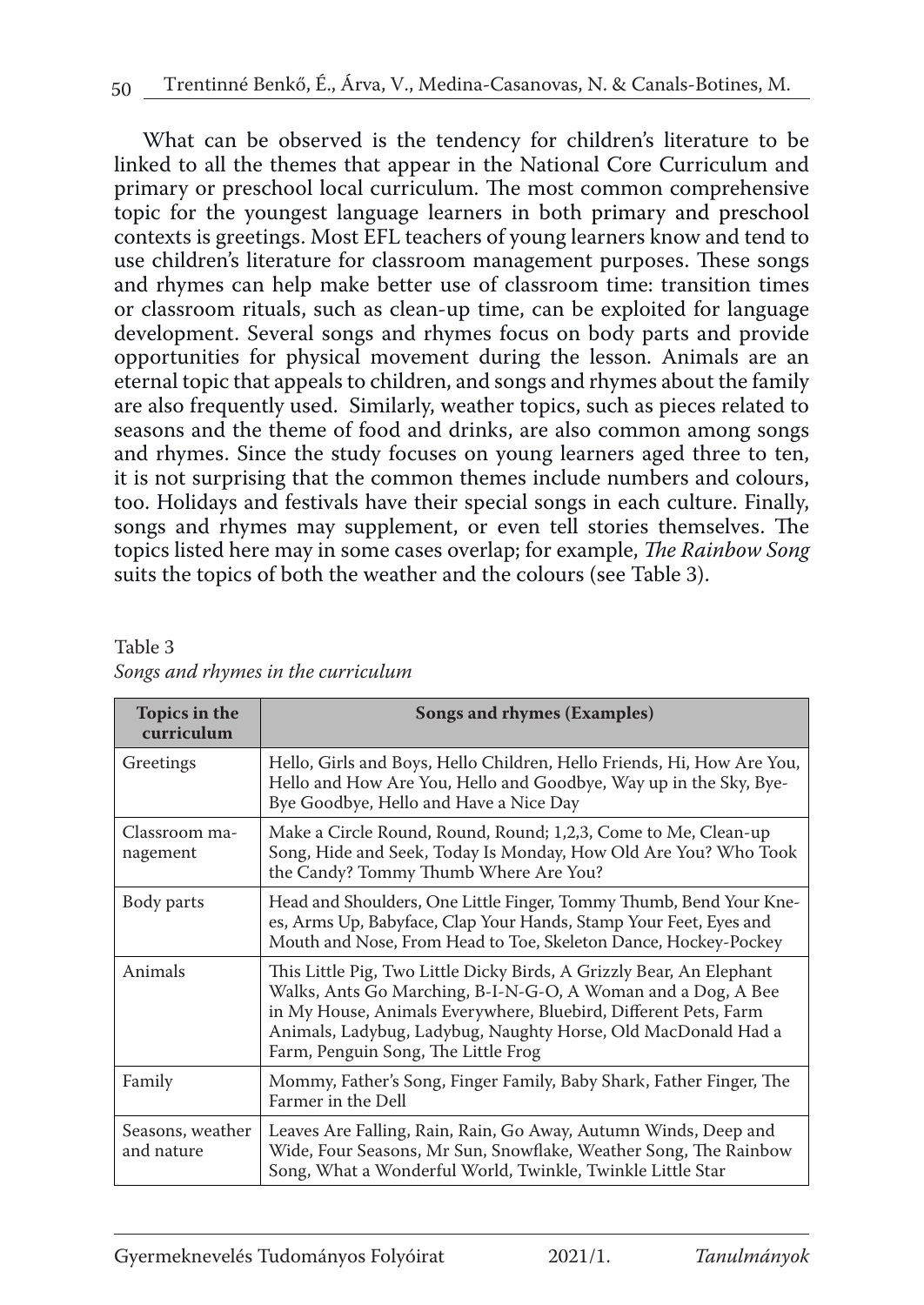| Food and drinks                       | I Like Coffee, I Like Tea, I Like to Eat Apples and Bananas, Cut the<br>Cake, Can I Have a Banana? Coffee, Coffee, Milk and Sugar, Do You<br>Want an Apple? Fruit Song, Happy Fruits, Hungry Song                      |
|---------------------------------------|------------------------------------------------------------------------------------------------------------------------------------------------------------------------------------------------------------------------|
| Colours                               | I Can Sing a Rainbow, Brown Bear What Do You See? What Colour Is<br>Mum's Hat? What Colours Do You Like?                                                                                                               |
| Numbers and<br>the alphabet           | Ten Little Indians, Ten Little Fingers, 1,2,3,4,5 Once I Caught a Fish Ali-<br>ve, Five Currant Buns, Five Little Speckled Frogs, How Many Elephants?<br>The Big Numbers, There Were Ten in the Bed, This Old Man, ABC |
| Festivals                             | Hot Cross Buns, Easter Bunny, Five Little Pumpkins, Here Is the<br>Chimney, I Lava You, Ring Those Turn Around, Skinny Marinky Dinky<br>Dink, You Are My Valentine                                                     |
| Songs and<br>rhymes around<br>stories | I Am Not Afraid of the Big Bad Wolf, Little Red Riding Hood, Skeleton<br>Dance, Three Little Piggies, Snow White, The Very Hungry Caterpillar,<br>We Are Going on a Bear Hunt, Three Bears                             |

The researchers find it fascinating that, after greetings, the most common topic is festivals. This predilection is understandable since many preschools organise their pedagogical programme around the seasons and special days. The rhymes and songs feature almost all the holidays, including Christmas, Easter, Halloween, Valentine's Day, Mother's Day, and Father's Day. Although there was at least one song for each festival, most songs and rhymes gathered in the course of this research displayed themes related to Christmas or Halloween and in a range of genres spanning traditional carols to simple chants and tailor-made rhymes.

Out of the list mentioned above, Christmas and Halloween are probably the most popular and relevant holidays in children's lives. While Christmas is one of our best known, standard holidays (combined with gifts) worldwide, Halloween is a bit more controversial regarding its nature and celebration beyond the English-speaking cultures. For example, in Hungarian culture, Halloween's celebration in its Anglo-Saxon form is not a part of school or kindergarten traditions; in general, only English teachers and specialised classes and groups celebrate it. In several cases, non-EFL primary or kindergarten teachers might feel averse to this festival even though Hungarian traditions (The Day of the Dead) and Halloween are entirely distinct. However, the significance of the small 'c' culture (Kramsch, 1998) is indicated by the fact that EFL teachers incorporate a holiday with relevant and engaging content for young children. Thus, besides traditional local festivities, Anglo-Saxon (children's) cultural aspects may appear in the local pedagogy programme of CLIL institutions. (See the list of songs and rhymes related to the two, main holidays in Table 4).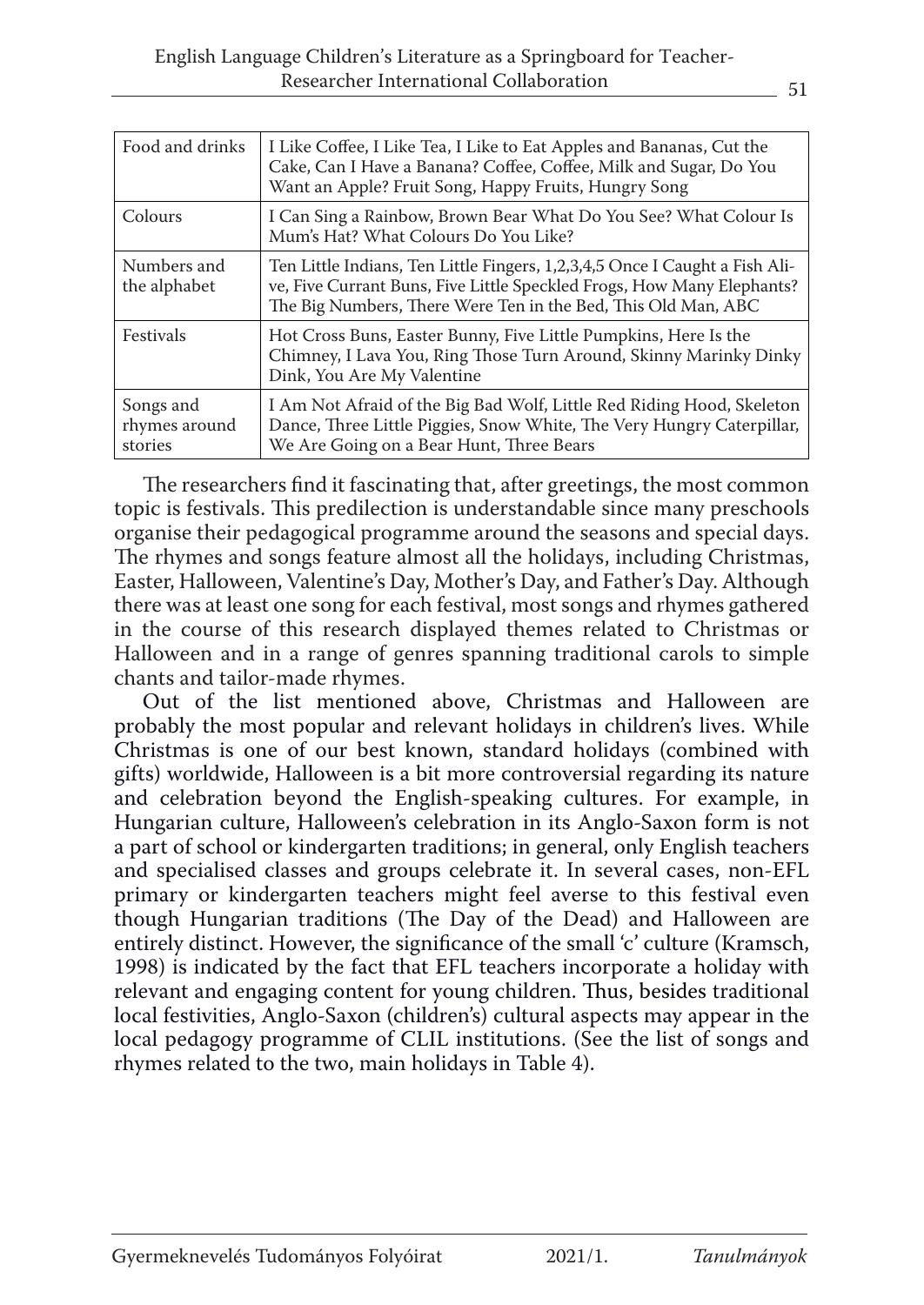Table 4

| <b>Christmas</b>                               | <b>Halloween</b>             |
|------------------------------------------------|------------------------------|
| We Wish You a Merry Christmas                  | Trick or Treat               |
| All I Want for Christmas Is My Two Front Teeth | Ghosts and Goblins           |
| Angels We Have Heard on High                   | Halloween Night              |
| Here Is the Chimney                            | Halloween Numbers            |
| Last Christmas                                 | Knock, Knock, Treat or Trick |
| Rudolph, the Red-Nosed Reindeer                | Skeleton Dance Song          |
| Santa Claus Is Coming to Town                  | Five Little Pumpkins         |
| Oh, Christmas Tree                             |                              |
| The Dancing Christmas Tree                     |                              |
| Five Little Snowmen                            |                              |
| Ring Those Bells and Turn Around               |                              |

Hungarian and Catalan teachers exploit and share the same genres of children's literature with the exception that Hungarian teachers used an extra category: chants. The origin of utilising chants in foreign language teaching goes back to jazz chants' first appearance in Hungary. Jazz chants became popular and widespread among English teachers thanks to the author and musician, Carolyn Graham (1979, 1992, 2000), who has given numerous inspirational presentations on jazz chants at ELT conferences in Hungary. It is therefore unsurprising that many chants can be found in the Hungarian teachers' comprehensive list. The chants share the original jazz chants' main characteristic features: rhythm and rhyme (*Do You Want an Apple Chant, Babyface Chant, Coffee, Coffee Chant, Abracadabra Chant, I Don't Like This Jumper Chant*).

As regards the Hungarian data, the Catalan researchers were surprised by the presence of modern songs from popular culture in early years' development. The list contains the following songs related to greetings, holidays, everyday events or feelings: *Dancing in The Street* by David Bowie & Mick Jagger, *Englishman in New York* by Sting*, Hello, Goodbye* by The Beatles*, Hold My Hand* by Michael Jackson*, See You Again* by Wiz Khalifa ft. Charlie Puth*, What a Wonderful World* by Louis Armstrong*, Last Christmas*  by Wham*.* A less-surprising finding is a subcultural item possessing minimal cultural or literary value. Adored by children worldwide, the pop industry's current product, *The Baby Shark Song* (URL 9), was mentioned by teachers and the data also contained Disney songs (*I Lava You* URL 10).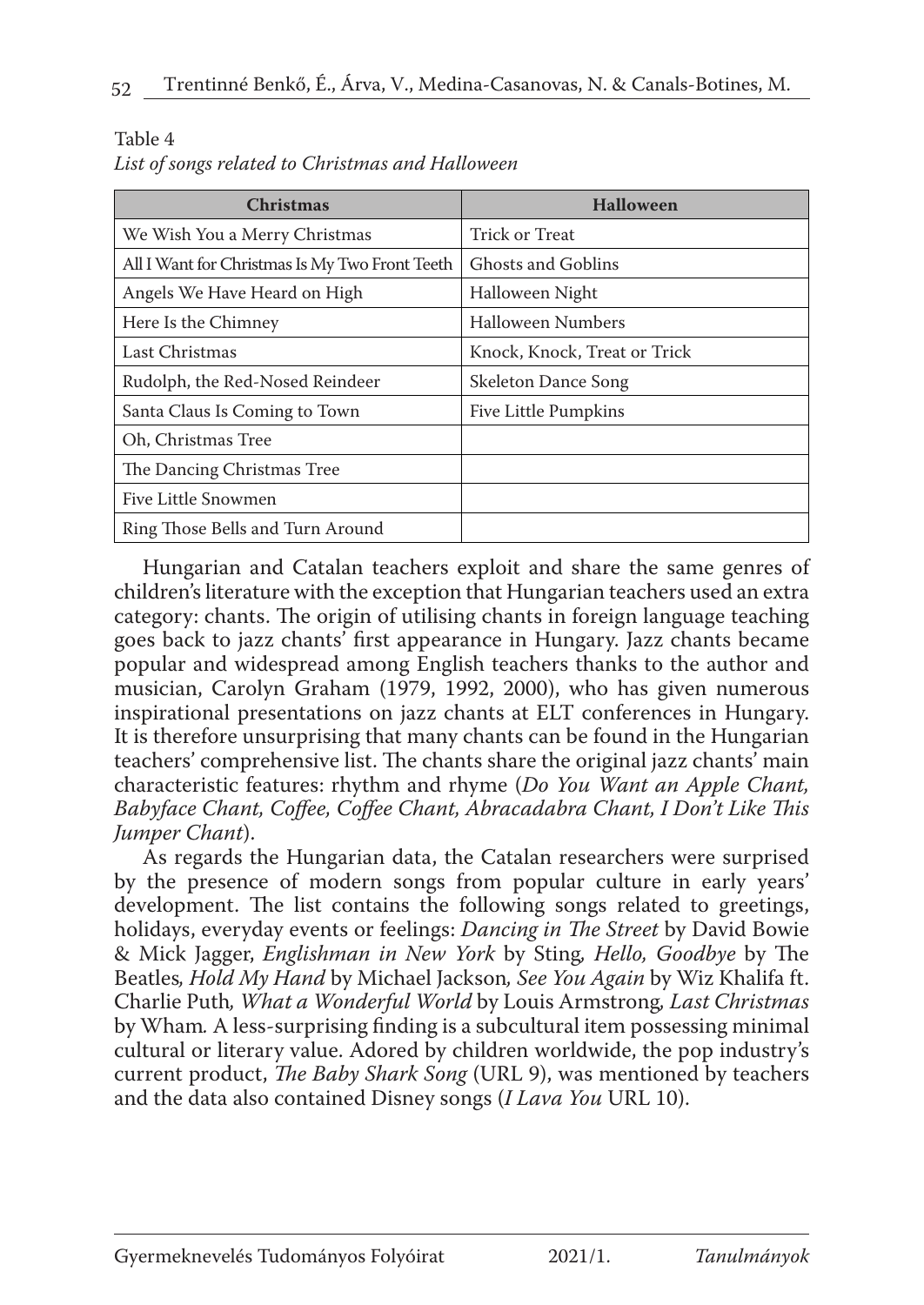# **Conclusion**

The goal of the present article was to conclude a joint research project conducted by the University of Vic and ELTE TÓK. This research focused on applying English children's literature within language classrooms for young language learners in Catalan and Hungary. Beyond its practical application, this project also comprised a significant stepping stone in professional collaboration among the four authors.

In conclusion, the follow-up research succeeded in providing further valuable insight into the practice of using children's literature in TEYL in Catalan and Hungarian primary schools and kindergartens. A surprising finding is the minimal overlap between the children's stories used by EFL teachers in Catalonia versus Hungary. This phenomenon may be due to the fact that teachers tend to select stories and picture books according to their own preferences, yet also do so while weighing their learners' language level, needs, and interests. The diversity of the titles observed in both countries suggests that teachers are aware of the exceptional potential that stories can offer and make use of a wide range of books to achieve their teaching aims. Their different choices may reflect the accessibility of certain books, their personalities, and varied teaching experiences. Beyond these factors, some differences may originate from what books teachers have been exposed to during their initial and in-service teacher training or their native-speaking lectors' suggestions.

Comparing the Catalan and Hungarian survey results concerning the application of songs and rhymes in primary and preschool education proved that teachers use both extensively. A somewhat unexpected, yet pleasant finding was that the range of songs and rhymes collected in this research project is relatively wide. It seems that teachers of young learners know many works from children's literature and regularly select texts to supplement the themes in their curricula. This result reflects a highly conscious professional attitude to utilising songs and rhymes.

The research provided invaluable insight into the application of children's literature in TEYL within the two contexts and added meaningful knowledge to the researchers' work as teacher trainers. The four authors all teach Children's Literature courses in their university's BA programmes in preschool and primary education; thus, they can channel the project's conclusions into their teaching. This research cooperation deepened their professional understanding of one another and led them to embark on a joint project that was conducted on a larger scale. This collaboration between international partners benefits their pedagogical work at their home institutions.

#### *Special thanks to the teachers in Hungary and Catalonia who compiled their lists of songs and stories:*

Ildikó Kámánné Vajda and her colleagues, Magdolna Kovács, Noémi Kovács, Szabina Gaál, Tímea Fazekas;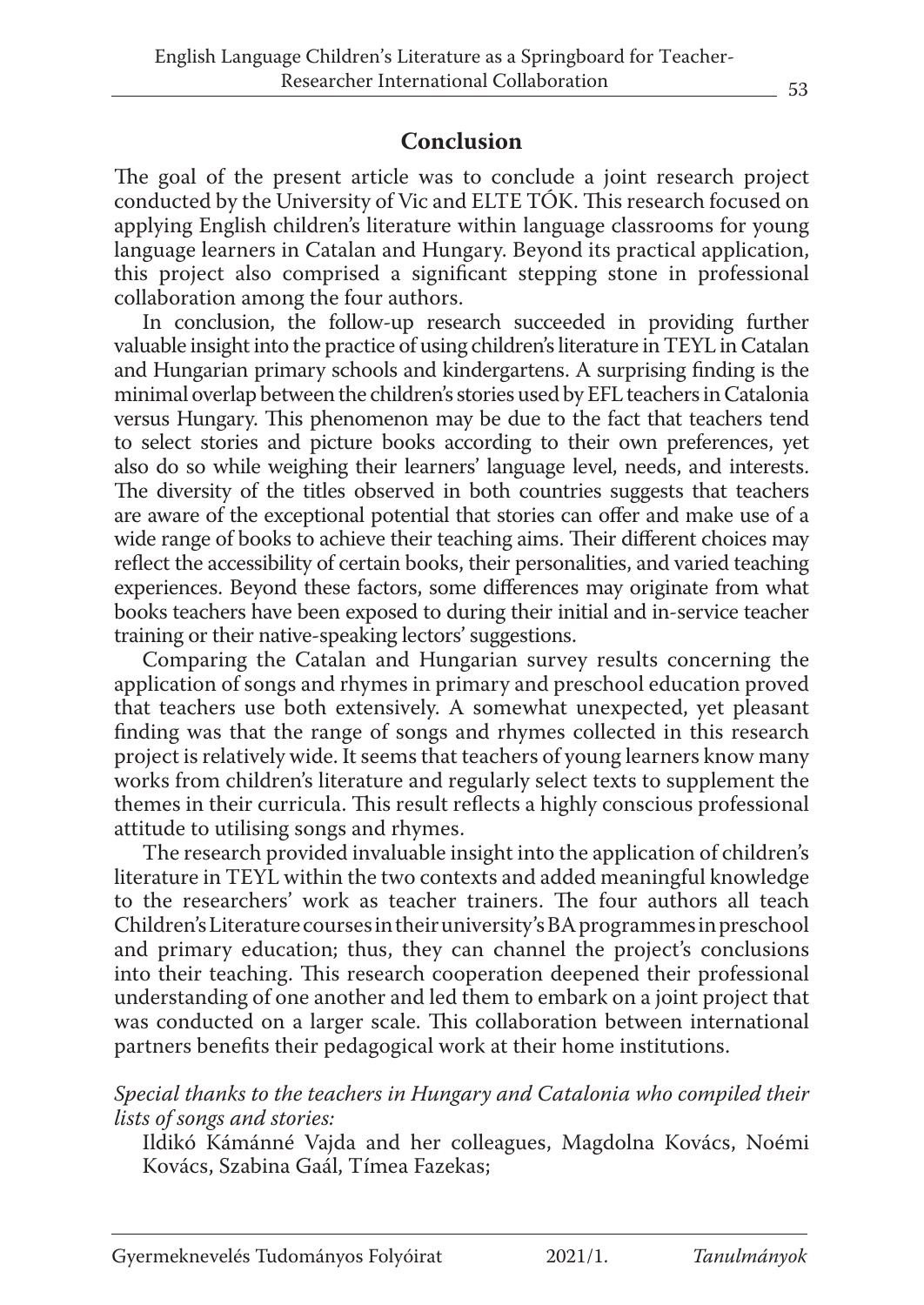Cristina Vicente, Tània Coll, Remei Solà, Sandra Gutiérrez, Reies Font, Albert Jordà, Cecilia Font, Laura Parés, Glòria Surinyach, Marta Vergés, Anna Écija, Imma Puntí, Maite Ceballos, Meritxell Portet, Vicky Gasch, Mariona Fletas, Núria Serra, Jessica Castillo, Belén Ocaña.

## **References**

- 5/2020 (I.31.) A Nemzeti alaptanterv kiadásáról, bevezetéséről és alkalmazásáról szóló 110/2012. (VI. 4.) Korm. rendelet módosításáról (2020.) *Magyar közlöny*,(17) 290–446.
- Bland, J. (2019). Teaching English to Young Learners: More Teacher Education and More Children's Literature! *CLELE Journal, 7*(2), 79–103. https://clelejournal.org/ wp-content/uploads/2019/11/Teaching-English-to-Young-Learners-more-TEdand-more-Children%e2%80%99s-Literature-CLELE-7.2-1.pdf (2021.01.31.)
- Bland, J. (2016). Oral Storytelling in the Primary English Classroom. In Bland, J. (Ed.), *Teaching English to Young Learners* (pp. 183–198). Bloomsbury.
- Canals-Botines, M. (2020). Teaching Narrative Structures to Students majoring in Pre-School and Primary Education. *Studi sulla Formazione/Open Journal of Education*, *23*(1), 175–186.
- Canals-Botines, M. & Medina-Casanovas, N. (2019). Songs and Narrative Structures in Storybooks for Young Learners. In Camps-Casals, N., Canals-Botines, M. & Medina-Casanovas (Eds.), *Storytelling Revisited 2018 Gender, Language, Music, Cinema* (pp. 25–36). Universitat Central Catalunya.
- Canals-Botines, M. & Medina-Casanovas, N. (2020). Songs and Narrative Structures in Storybooks for Young Learners. Budapest Schools Collection. In Camps-Casals, N., Canals-Botines, M. & Medina-Casanovas (Eds.), *Storytelling Revisited 2019 Gender, Language, Music, Cinema* (pp.51-60). Universitat Central Catalunya.
- Coyle, Y. & Gómez Gracia, R. (2014). Using songs to enhance L2 Vocabulary acquisition in preschool children. *ELT Journal,* 68(3), 276–285. https://doi. org/10.1093/elt/ccu015
- Council of Europe (2020). *Companion Volume to the Common European Framework of References for Languages: Learning, Teaching, Assessment.* Council of Europe Publishing.
- Ellis, G. & Brewster, J. (2014). *Tell it Again! The New Storytelling Handbook for Primary Teachers 2002.* The British Council.
- ELTE TÓK (2020). *Tantervi tájékoztató az alapképzési tanulmányaikat az ELTE Tanító és Óvóképző Karán 2020 szeptemberében megkezdő hallgatók részére: Tanító Szak.* https://www.tok.elte.hu/dstore/document/1429/NTK\_taj\_2020\_Bp.pdf (2021.02.17).
- ELTE TÓK (2020). Tantervi tájékoztató az alapképzési tanulmányaikat az ELTE Tanító- és Óvóképző Karán 2020 szeptemberében megkezdő hallgatók részére: Óvodapedagógus Szak. https://www.tok.elte.hu/dstore/document/1434/NOK\_ taj\_2020.pdf (2021.02.17.)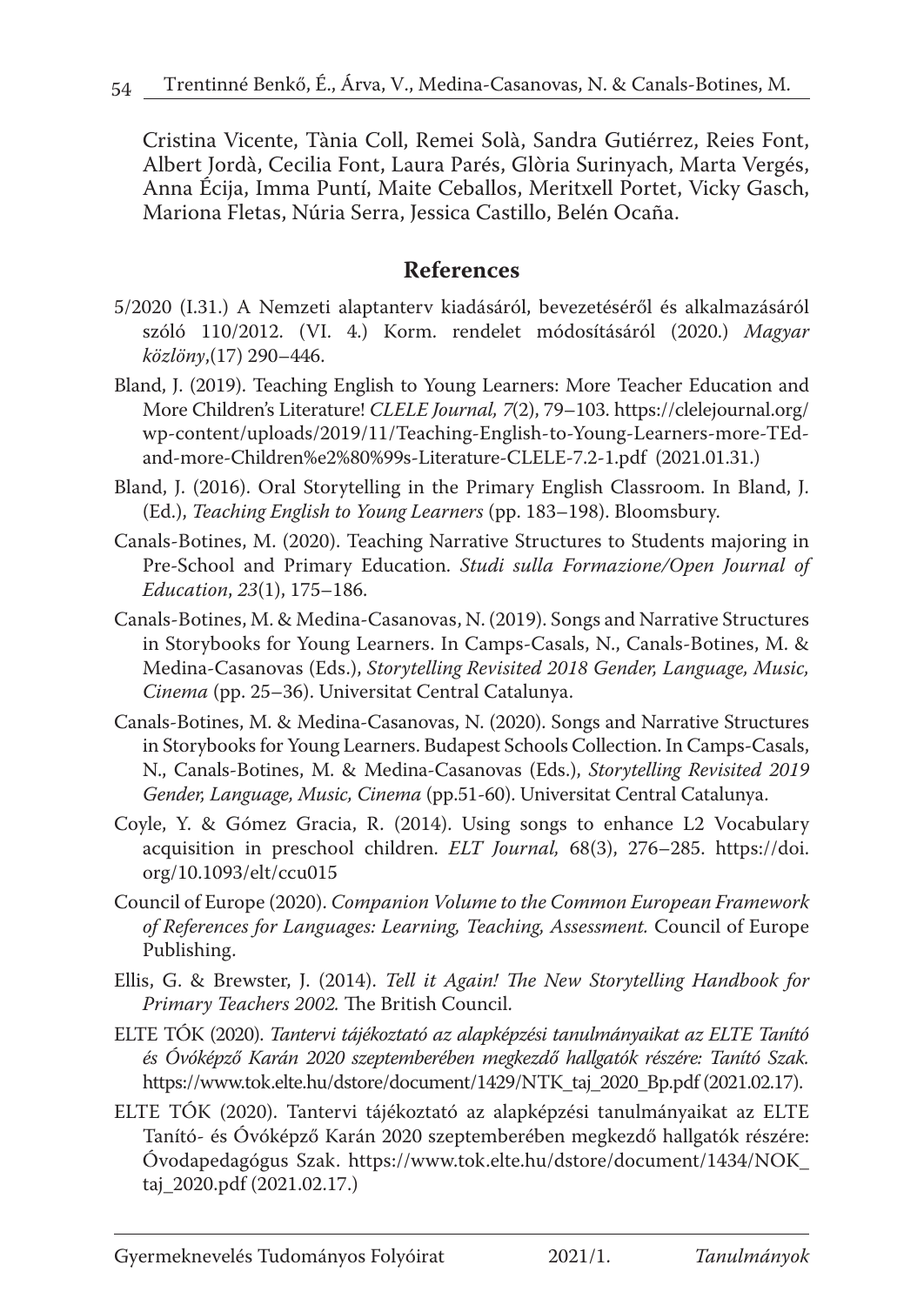- Fonseca-Mora, C. (2000). Foreign language acquisition and melody singing. *ELT Journal,* 54(2), 146–152. https://doi.org/10.1093/elt/54.2.146
- *Graham, C. (1979). Jazz Chants for Children. Oxford University Press.*
- *Graham, C. (1992). The Chocolate Cake: Songs and Poems for Children. Delta Systems.*
- *Graham, C. (2000). Jazz Chants Old and New. Oxford University Press.*
- Kersten, S. (2016). Language Development in Young Learners: The Role of Formulaic Language. In Bland, J. (Ed.), *Teaching English to Young Learners* (pp. 129–146). Bloomsbury.
- Kramsch, C. (1998). *Language and Culture.* Oxford University Press.
- Mourao, S. (2016). The Potential of Picturebooks with Young Learners. In Bland, J. (Ed.), *Teaching English to Young Learners* (pp. 199-218). Bloomsbury.
- Trentinné Benkő, É. (2016). Ten years of CLIL Teacher Training at ELTE TÓK. In Karlovitz, T. J. (Ed.), Studies from Education and Society (pp. 142-152). International Research Institute sro. https://doi.org/10.18427/iri-2016-0093

#### **Webography**

- URL 1: The Best 100 Children's Books (Timeout): https://www.timeout.com/ london/kids/the-100-best-childrens-books (2021.02.15.)
- URL 2: The 100 Best Children's Books of all Time (Time Magazine): https://time. com/100-best-childrens-books/ (2021.02.15.)
- URL 3: New York Public Library: Top 10 Checkouts of All Time: https://www.nypl. org/125/topcheckouts (2021.02.15.)
- URL 4: Awards won by The Very Hungry Caterpillar: https://eric-carle.com/abouteric-carle/awards/ (2021.02.15.)

URL 5: Winnie's song: https://www.youtube.com/watch?v=0KvDF4F5GYw (2021.02.15.)

URL 6: Penguin song: https://www.youtube.com/watch?v=He5Xu11HBkM (2021.02.15.)

- URL 7: Owl song: https://www.youtube.com/watch?v=7kEjZHKXLDg (2021.02.15.)
- URL 8: Clean up song: https://www.youtube.com/watch?v=SFE0mMWbA-Y (2021.02.15.)
- URL 9: Baby Shark song: https://www.youtube.com/watch?v=K2fkCcjzBrQ (2021.02.15.)
- URL 10: I Lava You song: https://www.youtube.com/watch?v=uh4dTLJ9q9o (2021.02.15.)